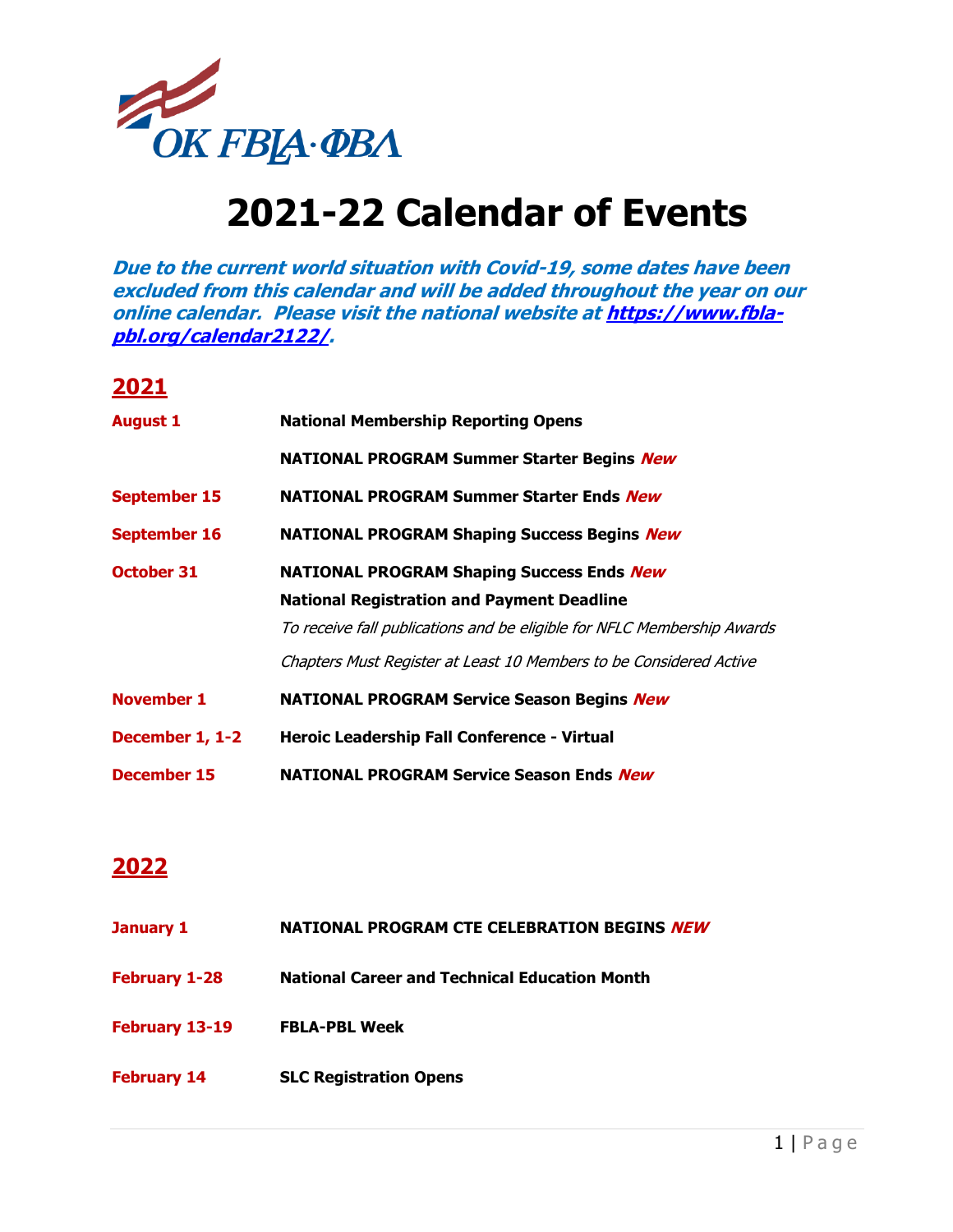

| <b>February 21</b> | <b>Oklahoma FBLA-PBL SLC Production Test Materials Request</b>                                      |
|--------------------|-----------------------------------------------------------------------------------------------------|
| <b>February 28</b> | <b>Oklahoma FBLA-PBL SLC Production Test Materials Distributed</b>                                  |
|                    | <b>State &amp; National Officer Applications</b>                                                    |
| March 1            | NATIONAL AND STATE FINAL MEMBERSHIP DEADLINE                                                        |
|                    | All FBLA, ML, and PBL dues payments must be RECEIVED by 5:00pm GMT to be                            |
|                    | eligible for State Leadership Conference and National Leadership Conference.                        |
| March 1            | NATIONAL PROGRAM CTE CELEBRATION ENDS NEW                                                           |
| March 14           | <b>SLC STATE REGISTRATION DEADLINE</b>                                                              |
|                    | State Leadership Conference and Competition<br>$\bullet$                                            |
|                    | All Competition Reports<br>$\bullet$                                                                |
|                    | <b>Completed School Site Test Packets</b><br>$\bullet$                                              |
|                    | Competitive Event Pre-Judged Materials<br>$\bullet$                                                 |
|                    | Competitive Events Virtual Submissions<br>$\bullet$                                                 |
|                    | National Business Honor Roll Applications<br>$\bullet$                                              |
|                    | Who's Who in FBLA Applications<br>$\bullet$                                                         |
|                    | Businessperson of the Year Nomination<br>٠                                                          |
|                    | Adviser of the Year Nomination                                                                      |
|                    | <b>State Awards Applications</b><br>$\bullet$                                                       |
| March 16           | <b>Online Objective Testing Opens</b>                                                               |
| <b>March 23</b>    | <b>Online Objective Testing Closes</b>                                                              |
| <b>March 26</b>    | Oklahoma FBLA-PBL State Leadership Conference (Mid-American<br>Christian University, Oklahoma City) |
| <b>March 30</b>    | Pro Sports Career Day with the Oklahoma City Thunder                                                |
| <b>April 1</b>     | <b>National Dues Payment Deadline for Competitors, National Candidates,</b><br>and Voting Delegates |